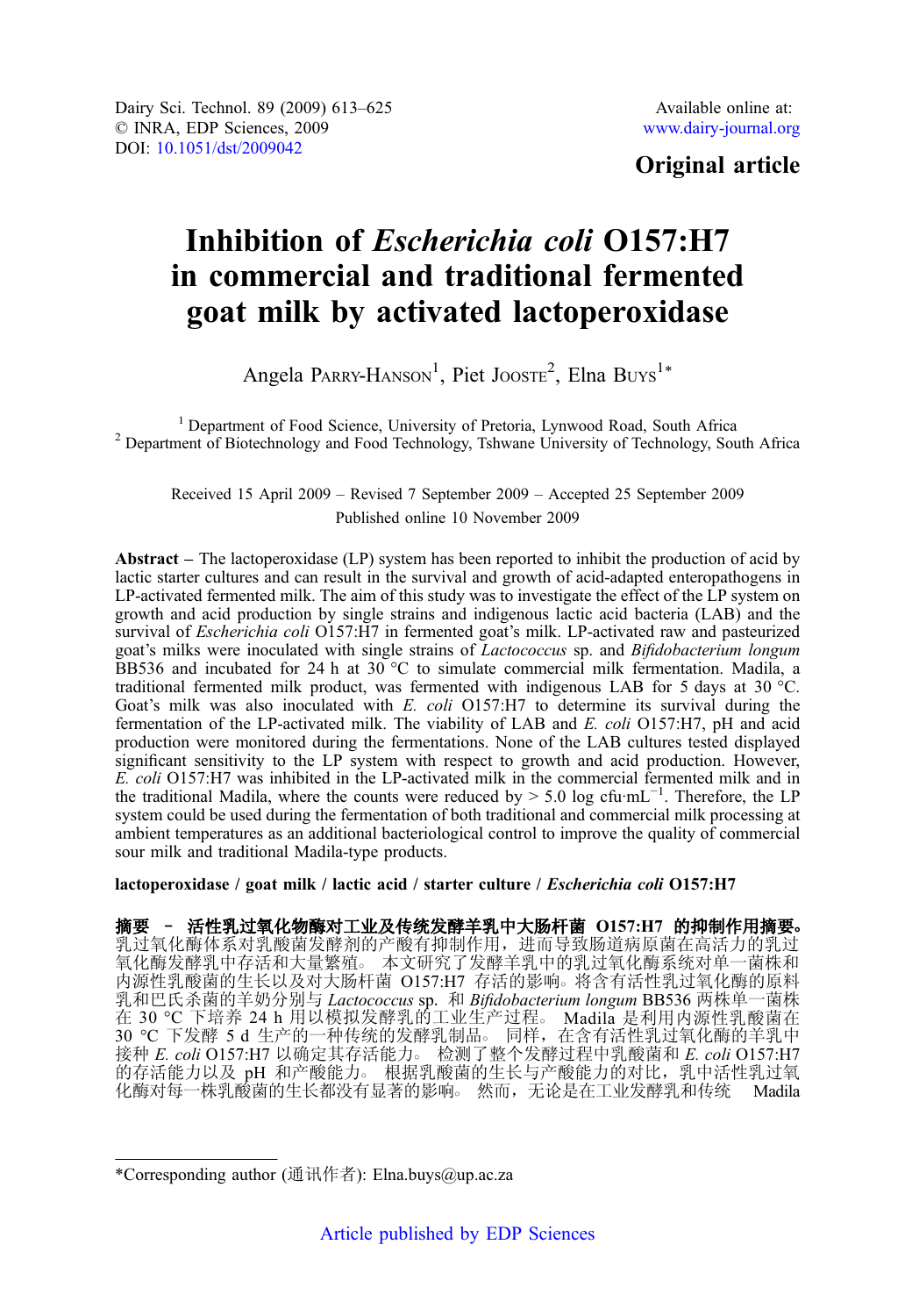发酵乳中,活性乳过氧化酶能够显著地抑制 E. coli O157:H7 的生长, E. coli O157:H7 的数 目降到 > 5.0 log cfu·mL<sup>-1</sup>。 因此, 乳过氧化酶可以用来控制工业的和传统的发酵乳制品发 酵过程中环境微生物的污染和影响以及改善发酵乳制品的质量。

# 乳过氧化物酶 / 羊乳 / 乳酸 / 发酵剂 / 大肠杆菌 O157:H7

Résumé – Inhibition d'Escherichia coli O157:H7 dans un lait de chèvre à lactoperoxydase activée fermenté par des cultures de souches pures ou indigènes de bactéries lactiques. Le système lactoperoxydase (LP) est considéré comme un inhibiteur de la production d'acide des cultures de levains lactiques qui peut entraîner la survie et la multiplication d'entéropathogènes adaptés à l'acide dans les laits fermentés à LP activée. Cette étude a été conduite pour rechercher l'effet du système LP sur la croissance et la production d'acide de souches pures ou indigènes de bactéries lactiques (LAB) et sur la survie d'Escherichia coli O157:H7 dans du lait de chèvre fermenté. Des laits de chèvre crus et pasteurisés à LP activée ont été inoculés avec des souches pures de Lactococcus sp. et de Bifidobacterium longum BB536 et incubés 24 h à 30 °C pour simuler la fermentation commerciale du lait, alors que le traditionnel Madila, un produit laitier fermenté, était fermenté avec des LAB indigènes pendant 5 jours à 30 °C. Le lait de chèvre était aussi inoculé avec E. coli O157:H7 pour en déterminer la survie pendant la fermentation du lait à lactoperoxydase activée. La viabilité des LAB et d'E. coli O157:H7, le pH et la production d'acide ont été suivis tout au long des périodes de fermentation. Aucune des cultures de LAB testées n'a montré de sensibilité significative au système LP en ce qui concerne la croissance et la production d'acide durant la fermentation du lait. E. coli était cependant inhibé par le lait à LP activée dans le lait fermenté commercial et le traditionnel Madila. Dans le Madila, les dénombrements d'E. coli O157:H7 étaient réduits de plus de 5,0 log cfu·mL−<sup>1</sup> . Le système LP peut donc être utilisé en fermentation de lait traditionnel ou commercial fabriqué à température ambiante, comme contrôle bactériologique additionnel pour améliorer la qualité de produits laitiers fermentés commerciaux et traditionnels de type Madila.

lactoperoxydase / lait de chèvre / acide lactique / levain / Escherichia coli O157:H7

# 1. INTRODUCTION

Small-scale milk production in developing countries where ambient temperatures are well above 30 °C suffers high losses, particularly when the market chain lacks adequate infrastructure to preserve milk. For this reason, most small-scale agro-pastoralists process their leftover milk into artisanal fermented dairy products for home consumption, some of which enter the informal market for economic benefit. However, lack of process control results in inconsistent quality of traditional fermented dairy products. Recent implications of dairy and other acidic foods in Escherichia coli O157:H7 outbreaks [\[2](#page-11-0), [15\]](#page-12-0) have challenged the safety of goat milk products that were processed under uncontrolled conditions. Once acid adapted, E. coli O157:H7 can survive in high acid foods for extended periods of time and can survive lethal pH of the stomach to cause disease in the intestine [[18](#page-12-0), [26](#page-12-0)]. Since E. coli O157:H7 has common occurrence in raw milk, it can also contaminate milk post-pasteurization following poor milk handling. Therefore, proper handling of raw and pasteurized milk and the application of appropriate preservation methodologies are important to inhibit E. coli O157:H7 because low pH alone is no longer sufficient to eliminate its occurrence in fermented dairy products.

The lactoperoxidase (LP) system can be activated in raw milk and post-pasteurization of milk as an additional bacteriological control in dairy processing. LP is a naturally occurring enzyme in milk that catalyses the oxidation of thiocyanate into hypothiocyanite in the presence of hydrogen peroxide [[19](#page-12-0)]. Hypothiocyanite has a bacteriostatic effect on E. coli in milk  $[25]$ . In spite of heat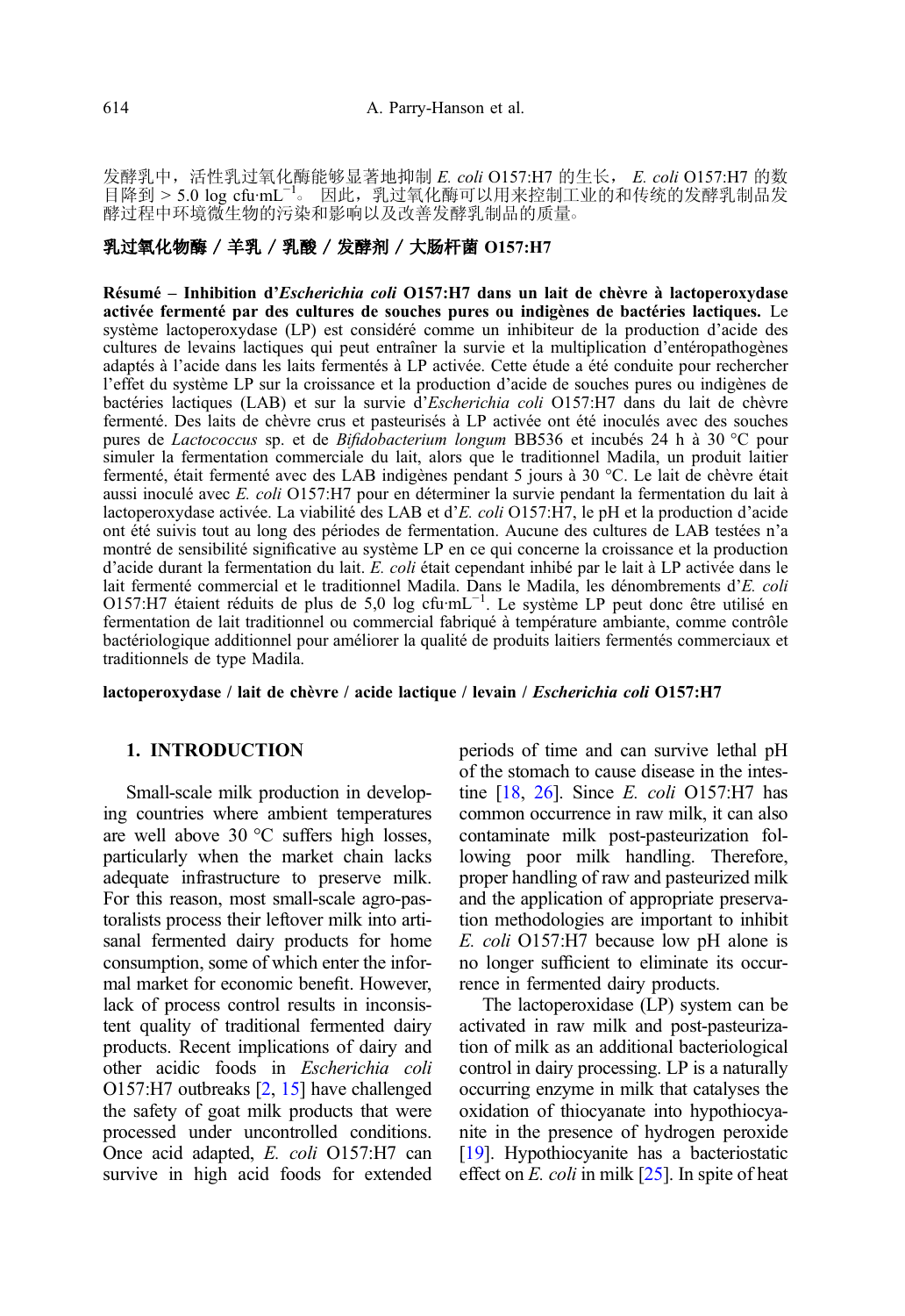sensitivity at temperatures above 70 °C [[13](#page-12-0)], the LP enzyme is reported to maintain the activity at pasteurization temperatures of 63 °C for 30 min with  $\sim$  30% loss of activity at 72  $\degree$ C for 15 s [\[1\]](#page-11-0).

Studies have shown that the LP system is not only antagonistic against undesirable microbes, but it also affects the growth and lactic acid production of some lactic acid bacteria (LAB) at both ambient and refrigeration temperatures [\[16](#page-12-0), [24](#page-12-0)]. Acid production is critical in dairy fermentation because it is used to assess the quality of starter cultures [[7](#page-11-0)]. Therefore, there are concerns that LP activation in milk will not only affect milk quality, but inhibition of acid production will also prolong the formation of casein gels and enable outgrowth of acid-adapted enteropathogens that occur in milk [[9\]](#page-11-0).

To our knowledge, there have been no studies on the effect of LP activation on indigenous lactic starter cultures that were used in artisanal fermented dairy products. Although there have been limited studies on the effect of LP activation on single strain lactic starter cultures [\[24](#page-12-0)], further studies are needed to enable the selection of LP-resistant lactic cultures that can be developed for the fermentation of specialized dairy products. In order to respond to the concerns of the application of LP system in milk intended for processing into fermented dairy products, this study was designed to first of all investigate the sensitivity of single *Lactococcus* sp. and Bifidobacterium longum to LP activation in pasteurized goat milk. Subsequently, selected sensitive and resistant LAB were used to ferment LP-activated goat milk that had been inoculated with E. coli O157:H7 as a model system to determine whether inhibition of acid production would affect the growth of E. coli O157:H7 in fermented milk. Finally, the application of LP system was tested in the fermentation of a traditional dairy product called Madila using indigenous lactic culture. Goat milk with inoculated E. coli O157:H7 was used to

determine whether the effect of LP system on LAB and E. coli O157:H7 in the traditional product would differ from that of the commercial product.

# 2. MATERIALS AND METHODS

#### 2.1. Milk source

Fresh Saanen goat milk was sourced from the University of Pretoria, experimental farm. The Saanen goats were milked following standard procedures with a milking machine. Milk from individual goats was pooled and delivered within 1 h of milking. One hundred millilitre portions of fresh goat milk were transferred into sterile 150 mL blue-capped Schott bottles and pasteurized at 63 °C for 30 min in a thermostatically controlled water bath before inoculation and activation of the LP system. Pasteurized milk was used for the processing of commercial fermented milk, and raw milk was used for traditional Madila fermentation.

# 2.2. Cultures

E. coli O157:H7 strains UP10 and 1062 were obtained from the Onderstepoort Veterinary Institute, Agricultural Research Council (Republic of South Africa (RSA)). Cultures were maintained on MacConkey agar (Oxoid, Hampshire, England) plates that were stored at 2 °C. Working cultures were prepared by transferring a single colony of each E. coli O157:H7 strain from MacConkey agar into sterile Tryptone Soy Broth (TSB; Biolab, Wadeville, RSA) and incubated for 24 h at 37 °C. The activating inoculum was prepared after two successive 24 h transfers of 0.5 mL of each of the E. coli O157:H7 strains UP10 and 1062 into 100 mL sterile TSB at 37 °C. This culture was used as inoculum for challenge tests.

The following lactic starter cultures were used in this study: single strain Lactococcus lactis subsp. lactis 345, Lactococcus lactis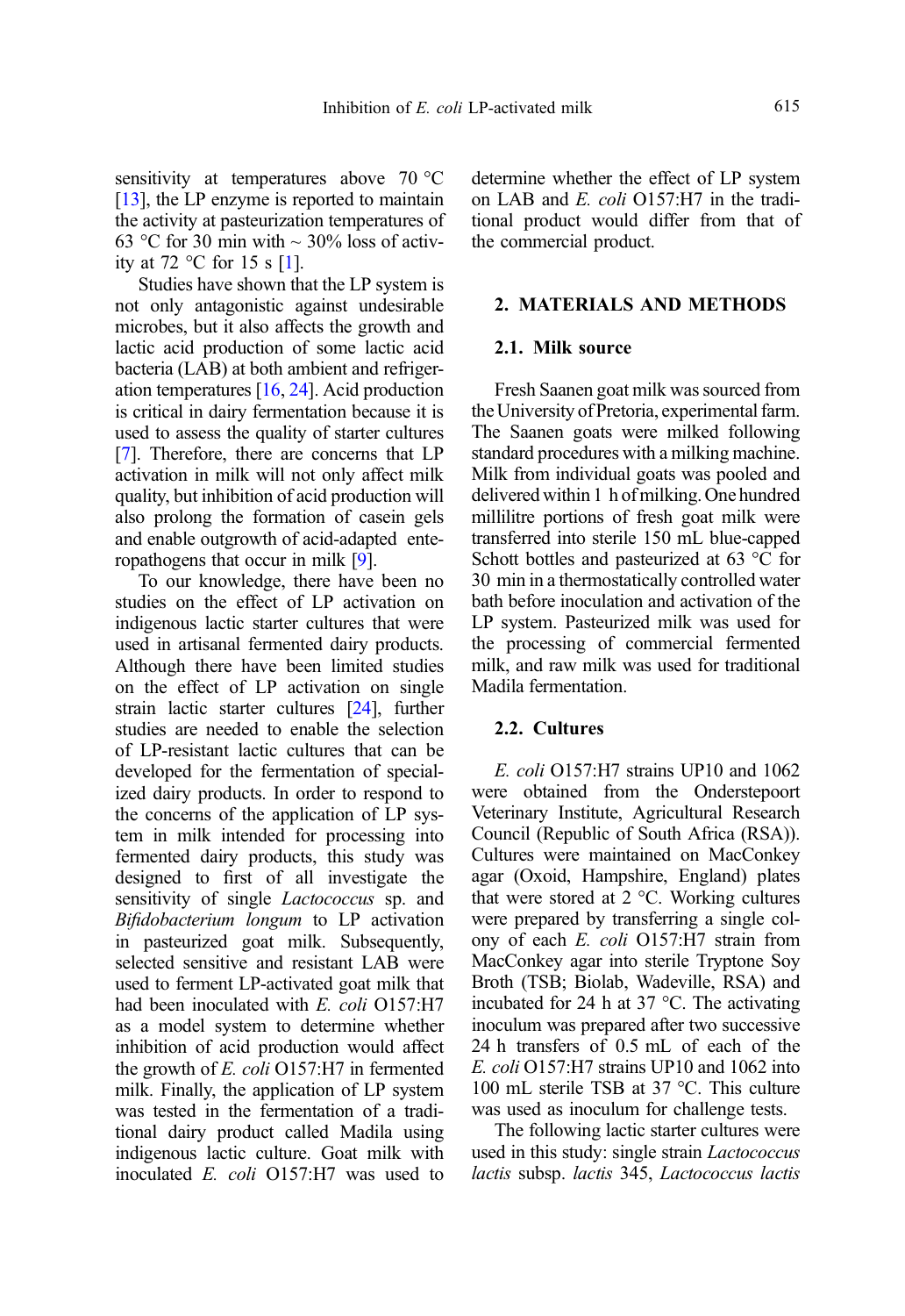subsp. cremoris 326, Lc. lactis subsp. cremoris 328, Lactococcus lactis subsp. diacetylactis 339 and Lc. lactis subsp. diacetylactis 340 in vacuum-sealed ampoules were obtained from the Department of Food Bioscience, University of Free State, RSA; Lc. lactis subsp. lactis AM1 isolated from traditional Amasi; and B. longum BB536 obtained from Morigana (South Korea). Activated cultures were prepared by growing cultures in 100 mg·L−<sup>1</sup> sterile skim milk at  $22$  °C for 16 h.

### 2.3. Inoculation and fermentation

All the 100 mL volumes of pasteurized goat milk were inoculated with 1 mL LAB culture. Each LAB culture was inoculated into two separate bottles containing 100 mL pasteurized milk; the LP system was activated in one of the two bottles, and the second bottle served as the LP-untreated control. Before activation of the LP system, the thiocyanate content of goat milk was determined according to the International Dairy Federation [\[12\]](#page-11-0). The LP activity was determined by spectroscopic measurement using one-step ABTS (2,2′-azino-bis-3-ethyl-benzthiazoline-6-sulphonic acid, Sigma, St. Louis, USA) solution as substrate  $[25]$ . The LP system was activated by adding sodium thiocyanate (Saarchem, Krugersdorp, RSA) to a final concentration of 14 mg·L<sup>-1</sup>. After thorough mixing, 30 mg·L<sup>-1</sup> sodium percarbonate<br>(Aldrich Chemical Company Inc.. (Aldrich Chemical Company Inc., Milwaukee, USA) was added as a source of hydrogen peroxide [[12](#page-11-0)]. The inoculated goat milk was then incubated at 30 °C for 6 h in a thermostatically controlled water bath.

To determine the effect of activated LP system on LAB in commercial fermented milk and its impact on the survival of E. coli O157:H7, 100 mL pasteurized goat milk samples inoculated with 1 mL selected single strain lactic cultures were also inoculated with 1 mL E. coli O157:H7 cocktail containing strains UP10 and 1062 prior to the activation of LP system. The initial concentration of LAB and E. coli O157:H7 was determined before incubation at 30 °C in a thermostatically controlled water bath for 24 h.

To prepare traditional Madila, fresh unpasteurized goat milk was transferred into two plastic buckets in 400 mL volumes. LP system was activated in one bucket containing 400 mL goat milk, and the second milk sample was used as the LP-untreated control. The LP-activated and control goat milk samples were each inoculated with  $10\%$ (v/v) traditional skim milk culture and 1%  $(v/v)E.$  coli O157:H7 strain UP10. Goat milk samples were allowed to ferment at 30 °C for 5 days. After 24 h and on each subsequent day for a total of 5 days, 1-day-old soured milk was added to fermenting Madila in a 4:1 (fermenting Madila:sour milk) ratio [[17](#page-12-0)]. The 1-day-old soured milk was prepared by inoculating unpasteurized goat milk with  $1\%$  (w/v) freeze-dried traditional fermented milk and incubating at 25 °C for 24 h. On d 5, the whey from the fermented Madila was strained through a sterile jute bag. Madila was then mixed with cold unpasteurized goat milk in a ratio of 4 parts Madila:1 part goat milk.

#### 2.4. Acid challenge

The surviving E. coli O157:H7 from LPactivated and control fermenting Madila samples were tested for acid adaptation after 24 h. Acid challenge test was conducted by transferring 1 mL of milk samples into 10 mL TSB acidified with 6 mol· $\overline{L}^{-1}$  lactic acid (Saarchem, Wadeville, RSA) to pH 4.0 for 4 h at 37 °C. Survival of E. coli O157:H7 from LP-activated and control Madila was compared to the survival of non-adapted E. coli O157:H7 challenged in acidified TSB (pH 4.0) for 4 h at 37  $^{\circ}$ C.

#### 2.5. Chemical analyses

In order to determine the concentration of thiocyanate to add to milk, the thiocyanate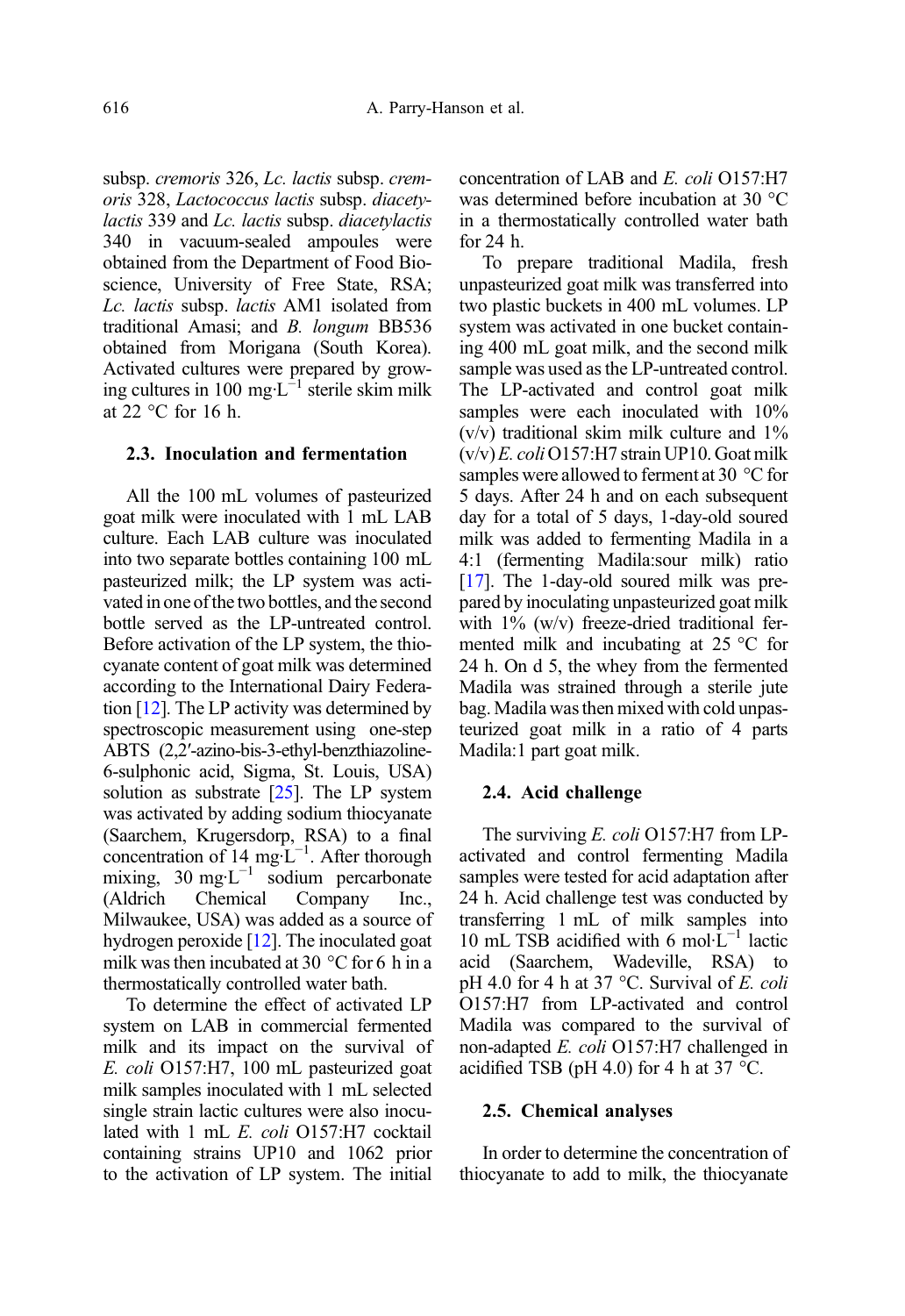concentration of milk was determined according to the IDF method [[12](#page-11-0)]. About 8 mL of raw milk were thoroughly mixed with 4 mL of 20% (w/v) trichloroacetic acid (Saarchem, Gauteng, RSA) and allowed to stand for 30 min. The mixture was then filtered through a Whatman No. 40 filter paper and 1.5 mL of the clear filtrate mixed with 1.5 mL of ferric nitrate reagent (16 g of Fe  $(NO_3)$ <sub>3</sub>·9H<sub>2</sub>O (Saarchem)) in 50 mL distilled water. The absorbance was measured at 460 nm wavelength with a Lamda EZ150 UV spectrophotometer (Perkin Elmer, USA), and the thiocyanate concentration was determined from a standard curve.

The titratable acidity (TA), used to measure lactic acid production, was determined by titrating 9 mL of milk with 0.1 mol $L^{-1}$ NaOH (Promark Chemicals, Robertsham, RSA). TA was expressed as percent lactic acid [[3\]](#page-11-0).

The pH readings were taken at the time of sampling of thoroughly mixed samples by inserting the pH electrode (Hanna Instruments, Italy) directly into the fermenting milk samples.

#### 2.6. Microbiological analyses

Fermenting milk was sampled for viable E. coli O157:H7 and LAB counts after 0, 2, 4, 6 and 24 h for commercial Amasi/Maastype fermented milk and 0, 1, 2, 3, 4 and 5 days for traditional Madila. Serial dilutions were prepared with 0.1% buffered peptone water (Oxoid, Hampshire, UK) and spread plated on M 17 agar (Oxoid) for Lactococci sp. counts, MRS agar (Oxoid) for Lactobacillus sp. and Leuconostoc sp. counts and Sorbitol MacConkey agar (SMAC, Oxoid) for E. coli O157:H7 counts. M 17 plates were incubated at 30 °C for 24–48 h, MRS plates were incubated at 37 °C for 48 h and SMAC plates were incubated at 37 °C for 24 h preceding enumeration of sorbitol negative E. coli O157:H7. Detection limit for microbial counts was 10 cfu·m $L^{-1}$ .

#### 2.7. Statistical analyses

Analysis of variance (ANOVA) was used to determine whether activated LP had a significant effect on lactic acid production, and viability of lactic starters and E. coli O157:H7 cultures throughout the processing of commercial fermented milk (24 h) and the Madila processing period (5 days). Each sample was analysed in duplicate, and the experiment was conducted three times. The significance level was set at  $P \le 0.05$ . ANOVA was performed using Statistica (Tulsa, USA, 2008).

# 3. RESULTS

# 3.1. Quality of raw and pasteurized Saanen goat milk

The LP activity, TA and pH of raw and pasteurized Saanen goat milk are presented in [Table I.](#page-5-0) The TA and pH of raw and pasteurized goat milk were within standard values. The standard deviation (SD) for pH of pasteurized goat milk (0.20) could be due to inconsistencies in time taken to reach pasteurization temperature, leading to an increase in pH. The average counts for E. coli, Lactococcus sp. and Lactobacillus sp. in fresh goat milk are presented in [Table I](#page-5-0). Zero counts were found in goat milk pasteurized at 63 °C for 30 min.

# 3.2. The effect of LP activation on single strain LAB in goat milk

All LAB cultures tested grew in pasteurized and LP-activated goat milk reaching populations of 9.1–9.4 log cfu·mL<sup>-1</sup>, with the exception of Lc. cremoris 326 that reached a final concentration of 8.5 log cfu·mL<sup> $-1$ </sup> after 6 h. Although there was a significant strain ( $P \le 0.05$ ) effect on growth and acid production of the seven individual LAB strains tested [\(Tab. II\)](#page-6-0), they did not show significant sensitivity to LP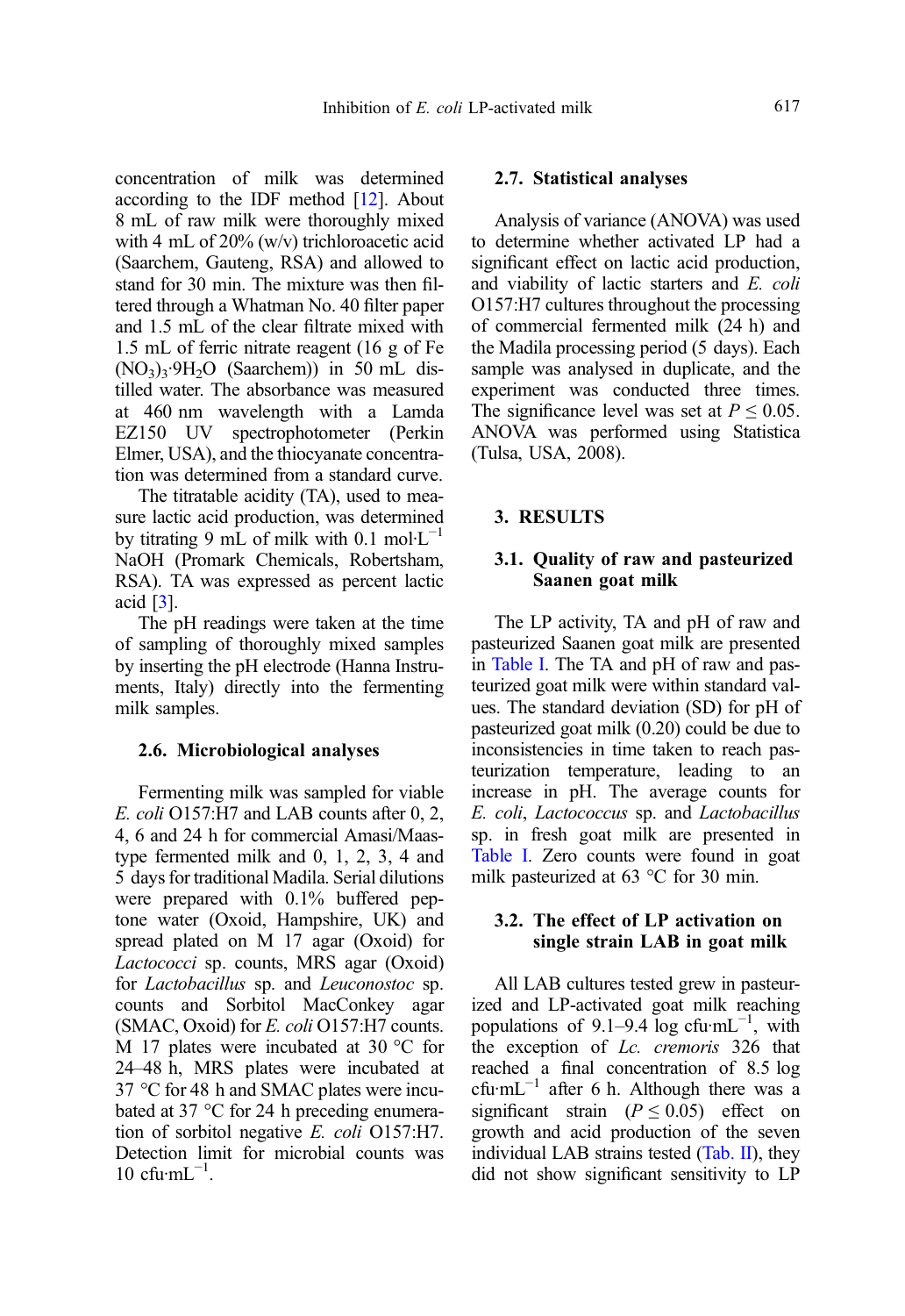| Analyses                 | Milk        | Mean                                           | SD.  |
|--------------------------|-------------|------------------------------------------------|------|
| Lactoperoxidase activity | Raw         | $0.090$ U·mL <sup>-1</sup>                     | 0.02 |
|                          | Pasteurized | $0.040 \text{ U} \cdot \text{m} \text{L}^{-1}$ | 0.02 |
| Titratable acidity       | Raw         | $0.12\%$                                       | 0.01 |
|                          | Pasteurized | $0.14\%$                                       | 0.04 |
| pH                       | Raw         | 6.52                                           | 0.04 |
|                          | Pasteurized | 6.47                                           | 0.20 |
| Escherichia coli         | Raw         | $3.07 \log \text{cfu} \cdot \text{mL}^{-1}$    | 0.19 |
| <i>Lactococcus</i> sp.   | Raw         | 4.24 log cfu $mL^{-1}$                         | 0.26 |
| Lactobacillus sp.        | Raw         | 3.44 $\log$ cfu·mL <sup>-1</sup>               | 0.04 |

<span id="page-5-0"></span>**Table I.** Chemical and microbiological quality of raw and pasteurized Saanen goat milk  $(N = 6)$ .

system ( $P > 0.05$ ). The highest acid production was observed in Lc. lactis AM1 that was isolated from traditional Amasi, while the lowest acid reduction was observed in Lc. cremoris 326 ([Tab. II](#page-6-0)). The acid production correlated positively with the decrease in pH.

# 3.3. The effect of LP activation on single strain LAB in goat milk that has E. coli O157:H7 present

There was no significant difference between LP-activated and control populations of all LAB strains tested, although cell numbers differed significantly ( $P \le 0.05$ ) for individual cultures [\(Tab. III\)](#page-7-0). Also, there was a significant ( $P \le 0.05$ ) overall LAB strain effect on acid production by single lactic cultures ([Tab. III\)](#page-7-0). All LAB tested in the presence of  $E.$  coli O157:H7 had a significantly higher ( $P \leq 0.05$ ) acid production after 6 h compared to cultures that had no E. coli O157:H7. In the presence of E. coli O157:H7, acid production by Lc. lactis subsp. cremoris 326 culture was similar to those produced by Lc. lactis subsp. *diacetylactis* 340 and Lc. lactis subsp. *lactis* 345 after 6 h of fermentation. Also, all cultures tested with the exception of Lc. lactis AM1 showed a greater increase in acid production in the LP-activated milk after 6 h of fermentation compared to the LP-untreated controls. Lc. cremoris 326 showed the greatest difference in acid production.

Like the single strain LAB cultured in the absence of E. coli O157:H7, LP system did not have a significant effect on acid production in the presence of E. coli O157:H7 throughout the fermentation period. Nonetheless, a marginal reduction in acid production was observed in the LP-activated 24 h culture of B. longum BB536 and Lc. lactis AM1. Lc. diacetylactis 340 on the other hand showed resistance to activated LP system with 4.18% increase in acid production compared to control cells after 24 h ([Tab. III\)](#page-7-0).

The *E. coli* O157:H7 numbers generally increased in goat milk during the first 6 h of fermentation. Inhibition of E. coli O157:H7 numbers was subsequently observed after 24 h in all single strain LAB cultured goat milk [\(Tab. III\)](#page-7-0). Inhibition of E. coli O157:H7 was however not uniform for all the LAB strains tested. Here, LP system had a significant effect ( $P \le 0.05$ ) on E. coli O157:H7 over time. Although LP inhibition of E. coli O157:H7 was not apparent in the Lc. diacetylactis 340 culture (19% in LP-activated culture compared to 18% in the control), significant reductions were observed in Lc. lactis 345 (18% in LP-activated culture compared to 13%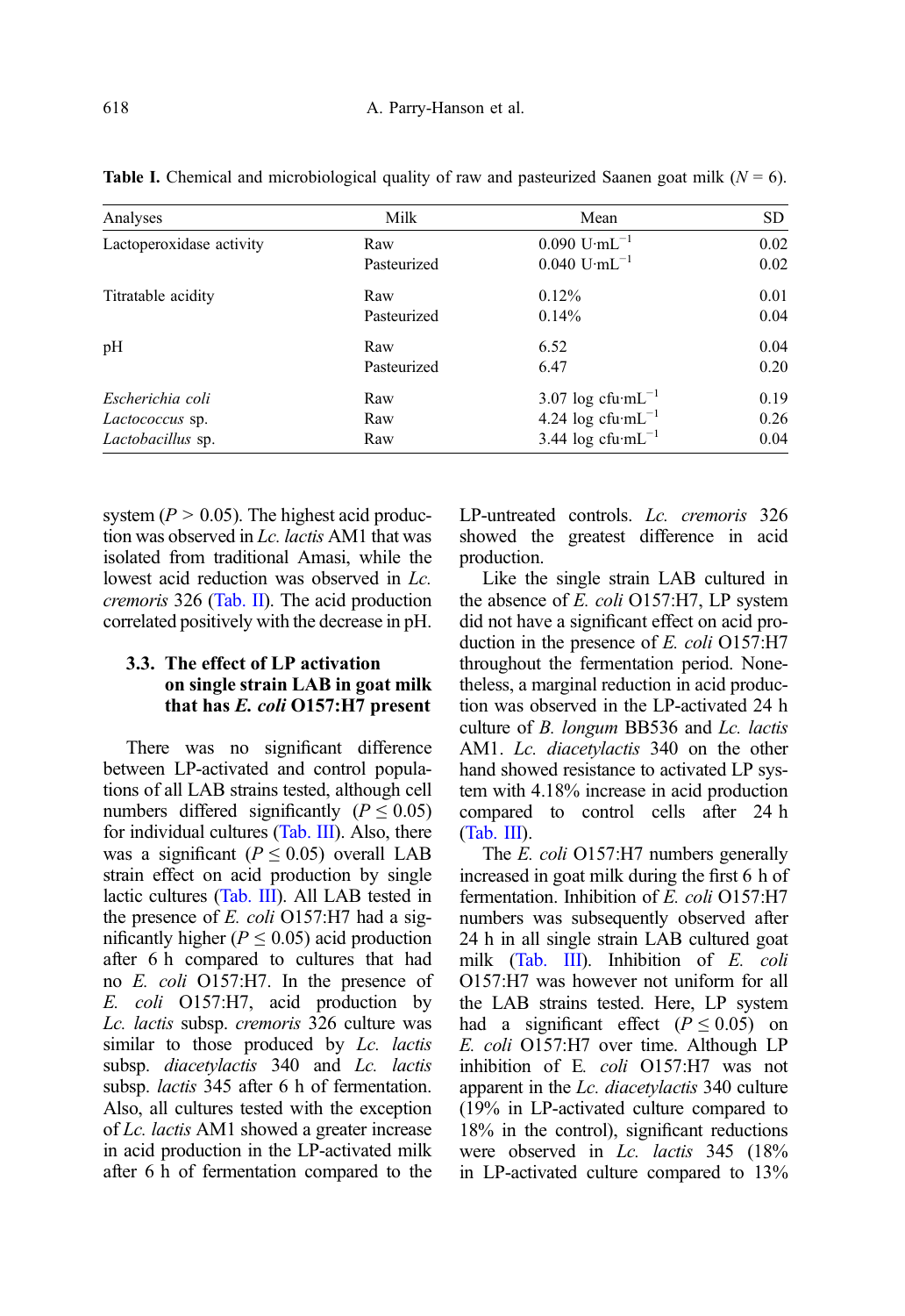| LAB strains                   | Time (h)       | pH             |            | Titratable<br>acidity $(\%)$ |             | LAB counts<br>$(\log c f w m L^{-1})$ |             |
|-------------------------------|----------------|----------------|------------|------------------------------|-------------|---------------------------------------|-------------|
|                               |                | No LP          | LP         | No LP                        | LP          | No LP                                 | LP          |
| Lc. diacetylactis 339         | $\overline{2}$ | 5.92 $(10.09)$ | 5.93(0.09) | 0.21(0.005)                  | 0.20(0.003) | 8.97(0.04)                            | 8.95(0.03)  |
|                               | 6              | 4.37(0.03)     | 4.37(0.01) | 0.55(0.017)                  | 0.54(0.019) | 9.41(0.06)                            | 9.38(0.04)  |
| Lc. diacetylactis 340         | 2              | 6.02(0.05)     | 6.03(0.04) | 0.19(0.003)                  | 0.17(0.007) | 8.72(0.07)                            | 8.73(0.10)  |
|                               | 6              | 4.46(0.02)     | 4.46(0.02) | 0.53(0.012)                  | 0.53(0.012) | 9.10(0.11)                            | 9.05(0.07)  |
| Lc. lactis 345                | 2              | 6.01(0.05)     | 6.06(0.06) | 0.19(0.006)                  | 0.17(0.003) | 8.73(0.12)                            | 8.66(0.06)  |
|                               | 6              | 4.46(0.02)     | 4.47(0.03) | 0.56(0.014)                  | 0.53(0.012) | 9.13(0.12)                            | 9.09(0.16)  |
| Lc. cremoris 326              | 2              | 6.28(0.01)     | 6.28(0.01) | 0.16(0.009)                  | 0.15(0.007) | 8.01(0.19)                            | 8.03(0.11)  |
|                               | 6              | 5.30(0.25)     | 5.28(0.27) | 0.34(0.080)                  | 0.34(0.077) | 8.49(0.25)                            | 8.41 (0.31) |
| Lc. cremoris 328              | 2              | 5.90(0.06)     | 5.94(0.06) | 0.21(0.007)                  | 0.20(0.009) | 8.65(0.37)                            | 8.59(0.43)  |
|                               | 6              | 4.37(0.01)     | 4.39(0.01) | 0.58(0.019)                  | 0.56(0.012) | 9.32(0.07)                            | 9.40(0.05)  |
| B. longum BB536               | 2              | 6.06(0.24)     | 6.14(0.22) | 0.16(0.023)                  | 0.16(0.023) | 8.16(0.36)                            | 8.06(0.23)  |
|                               | 6              | 4.70(0.21)     | 4.75(0.22) | 0.62(0.078)                  | 0.59(0.073) | 9.25(0.01)                            | 9.19(0.10)  |
| Lc. lactis AM1                | 2              | 5.94(0.03)     | 5.97(0.04) | 0.16(0.023)                  | 0.16(0.023) | 8.52(0.11)                            | 8.60(0.09)  |
|                               | 6              | 4.96(0.02)     | 4.56(0.02) | 0.66(0.015)                  | 0.66(0.021) | 9.30(0.05)                            | 9.25(0.02)  |
| $P$ value (time effect)       |                | 0.000          |            | 0.000                        |             | 0.000                                 |             |
| $P$ value (LP effect)         |                | 0.658          |            | 0.257                        |             | 0.724                                 |             |
| $P$ value (LAB strain effect) |                | 0.000          |            | 0.000                        |             | 0.000                                 |             |
| $P$ value (LP vs. time)       | 0.986          |                |            | 0.911                        |             | 0.982                                 |             |
| N                             |                | 3              |            | 3                            |             | 3                                     |             |

<span id="page-6-0"></span>Table II. Changes in the mean values (†SD) of pH, acid production and LAB counts in pasteurized and lactoperoxidase-activated Saanen goa<sup>t</sup> milk fermented at 30 °C by single strains of LAB.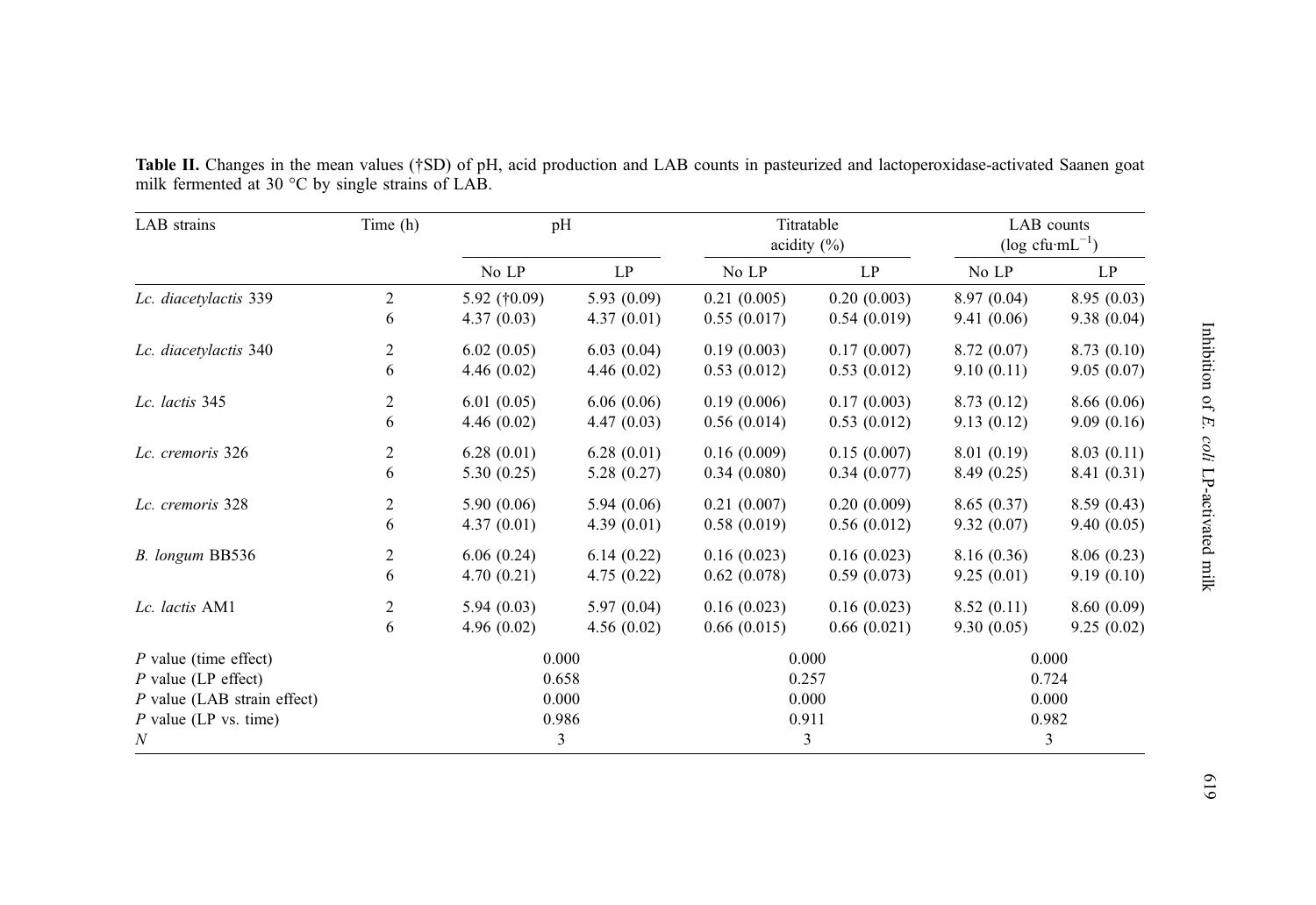| LAB strains                          | Time (h) | Titratable acidity $(\%)$ |             | LAB (log cfu $mL^{-1}$ ) |              | <i>E. coli</i> O157:H7 (log cfu·mL <sup>-1</sup> ) |             |  |
|--------------------------------------|----------|---------------------------|-------------|--------------------------|--------------|----------------------------------------------------|-------------|--|
|                                      |          | No LP                     | LP          | No LP                    | LP           | No LP                                              | LP          |  |
| Lc. diacetylactis 340                | 2        | $0.24$ († $0.009$ )       | 0.25(0.032) | 8.41 (0.017)             | 8.43 (0.134) | 6.56(0.031)                                        | 6.69(0.076) |  |
|                                      | 6        | 0.66(0.012)               | 0.66(0.009) | 9.27(0.004)              | 9.21(0.126)  | 7.31(0.25)                                         | 7.34(0.063) |  |
|                                      | 24       | 0.70(0.015)               | 0.82(0.028) | 8.95(0.123)              | 9.01(0.068)  | 5.97 (0.229)                                       | 5.94(0.197) |  |
| Lc. lactis 345                       | 2        | 0.22(0.015)               | 0.26(0.022) | 8.71 (0.035)             | 8.47(0.047)  | 6.68(0.015)                                        | 6.54(0.095) |  |
|                                      | 6        | 0.66(0.032)               | 0.66(0.017) | 9.09(0.082)              | 9.21(0.029)  | 6.93(0.135)                                        | 7.12(0.052) |  |
|                                      | 24       | 0.82(0.015)               | 0.81(0.009) | 8.91 (0.166)             | 8.83 (0.016) | 6.02(0.170)                                        | 5.84(0.216) |  |
| Lc. cremoris 326                     | 2        | 0.25(0.009)               | 0.22(0.009) | 8.50 (0.070)             | 8.43(0.016)  | 6.72(0.195)                                        | 6.89(0.020) |  |
|                                      | 6        | 0.64(0.025)               | 0.66(0.019) | 9.11(0.016)              | 9.13(0.013)  | 6.85(0.090)                                        | 7.07(0.073) |  |
|                                      | 24       | 0.81(0.015)               | 0.81(0.009) | 9.22(0.310)              | 8.92 (0.134) | 6.17(0.371)                                        | 5.42(0.074) |  |
| B. longum BB536                      | 2        | 0.23(0.009)               | 0.21(0.009) | 8.83 (0.097)             | 8.77 (0.054) | 6.88(0.054)                                        | 7.05(0.121) |  |
|                                      | 6        | 0.70(0.012)               | 0.67(0.006) | 9.31(0.026)              | 9.24(0.023)  | 7.07(0.197)                                        | 6.98(0.041) |  |
|                                      | 24       | 0.84(0.10)                | 0.81(0.012) | 9.25(0.111)              | 9.13(0.087)  | 5.41(0.117)                                        | 5.19(0.147) |  |
| Lc. lactis AM1                       | 2        | 0.29(0.032)               | 0.28(0.032) | 8.93 (0.028)             | 8.86 (0.027) | 6.70(0.103)                                        | 6.76(0.107) |  |
|                                      | 6        | 0.70(0.013)               | 0.69(0.015) | 9.28(0.018)              | 9.26(0.020)  | 6.96(0.204)                                        | 7.03(0.066) |  |
|                                      | 24       | 0.83(0.015)               | 0.80(0.009) | 9.00(0.153)              | 9.21(0.050)  | 5.65(0.164)                                        | 5.32(0.283) |  |
| $P$ (LAB strain effect)              |          | 0.000                     |             |                          | 0.000        |                                                    | 0.151       |  |
| $P$ (LP effect)                      |          | 0.745                     |             | 0.822                    |              | 0.635                                              |             |  |
| $P$ (time)                           |          | 0.000                     |             | 0.000                    |              | 0.000                                              |             |  |
| $P$ (LP vs. time)<br>0.959           |          |                           | 0.735       |                          | 0.012        |                                                    |             |  |
| $P$ (LAB vs. E. coli O157:H7)        |          | 0.000                     |             | 0.000                    |              | <b>NA</b>                                          |             |  |
| $P$ (LP vs. LAB vs. E. coli O157:H7) |          |                           | 0.954       |                          | 0.960        |                                                    | NA          |  |
| $\boldsymbol{N}$                     |          |                           |             | 3                        |              |                                                    |             |  |

<span id="page-7-0"></span>Table III. Changes in the mean values (†SD) of acid production and E. coli O157:H7 counts in pasteurized and LP-activated Saanen goat milk fermented by single strain LAB at 30 °C.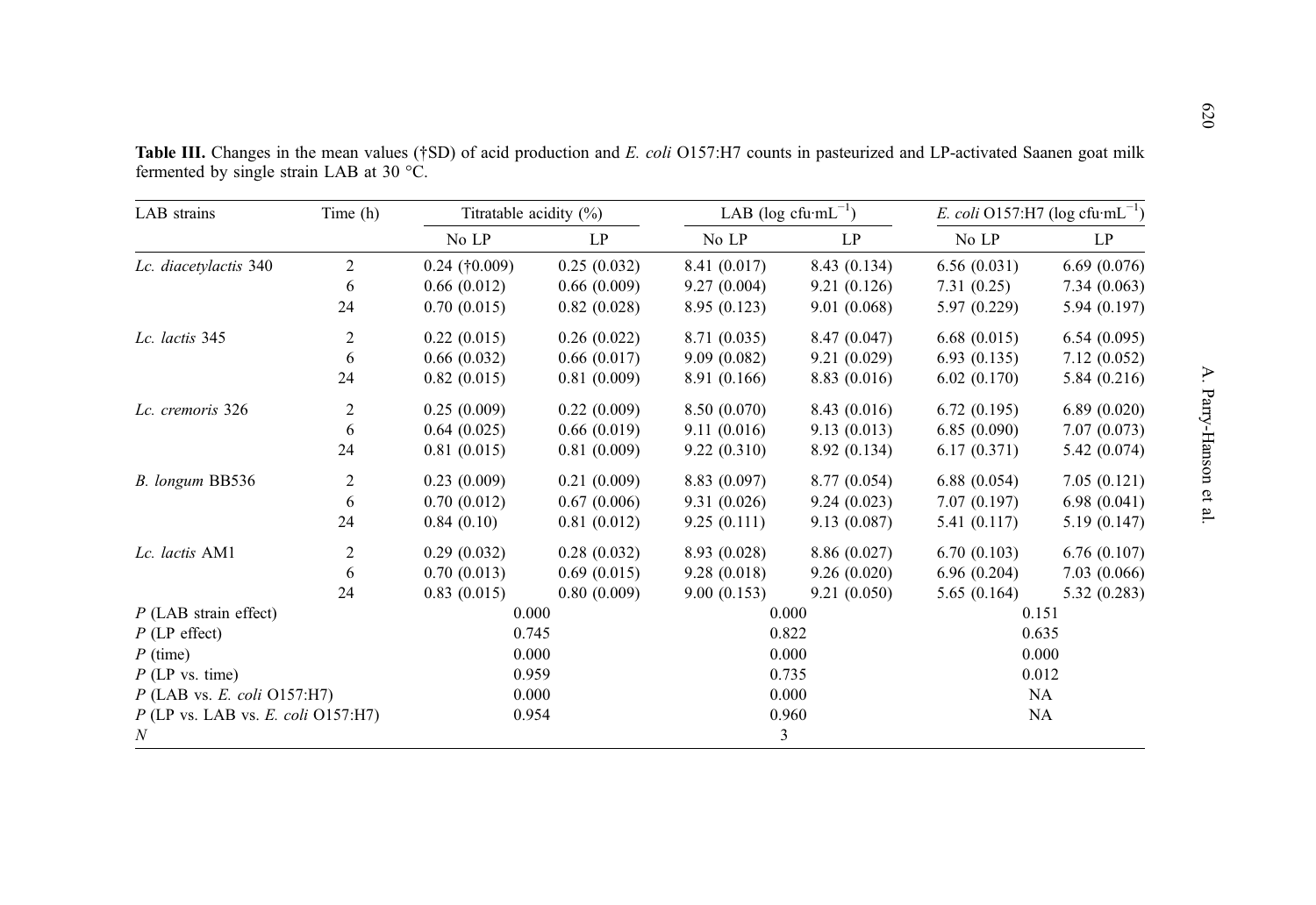| LP treatment      | Time           | E. coli                 | Lactococcus                 | Lactobacillus and            | pH         | Titratable                 |
|-------------------|----------------|-------------------------|-----------------------------|------------------------------|------------|----------------------------|
|                   | (days)         | O157:H7                 | $(\log c f \cdot m L^{-1})$ | Leuconostoc                  |            | acidity                    |
|                   |                | $(\log c f w m L^{-1})$ |                             | $(\log c f u \cdot mL^{-1})$ |            | $(\%)$                     |
| No LP             | $\theta$       | $6.95$ († $0.08$ )      | 6.68(0.19)                  | 7.30(0.19)                   |            | $6.35(0.08)$ $0.17(0.01)$  |
|                   | 1              | 7.23(0.73)              | 9.13(0.16)                  | 9.28(0.04)                   | 4.19(0.08) | 0.75(0.00)                 |
|                   | 2              | 4.39(0.79)              | 8.55(0.16)                  | 8.77 (0.40)                  | 4.19(0.12) | 0.77(0.03)                 |
|                   | 3              | 3.43(0.33)              | 8.51(0.16)                  | 8.90 (0.22)                  | 4.36(0.04) | 0.73(0.01)                 |
|                   | $\overline{4}$ | 3.89(0.15)              | 8.44(0.10)                  | 8.84(0.23)                   | 4.09(0.04) | 0.96(0.04)                 |
|                   | 5              | 4.25(1.15)              | 7.35(0.59)                  | 7.30(0.52)                   |            | $3.92(0.05)$ 1.17 $(0.05)$ |
| LP                | $\theta$       | 6.95(0.07)              | 6.67(0.11)                  | 7.21(0.12)                   |            | $6.44(0.02)$ 0.16 (0.01)   |
|                   |                | 7.27(0.75)              | 9.03(0.13)                  | 9.13(0.15)                   | 4.22(0.08) | 0.77(0.05)                 |
|                   | 2              | 4.85(0.38)              | 8.49(0.18)                  | 8.45(0.17)                   | 4.11(0.04) | 0.73(0.03)                 |
|                   | 3              | 3.75(0.19)              | 8.28(0.17)                  | 8.61 (0.19)                  | 4.33(0.12) | 0.71(0.05)                 |
|                   | $\overline{4}$ | 2.76(0.22)              | 8.33(0.17)                  | 8.40 (0.24)                  | 3.97(0.10) | 1.09(0.08)                 |
|                   | 5              | 0.52(0.52)              | 7.44(0.42)                  | 7.48 (0.37)                  | 3.79(0.08) | 1.35(0.03)                 |
| $P$ (LP)          |                | 0.052                   | 0.636                       | 0.243                        | 0.382      | 0.062                      |
| $P$ (LP vs. time) |                | 0.010                   | 0.993                       | 0.884                        | 0.625      | 0.043                      |
| $\boldsymbol{N}$  |                |                         |                             | 3                            |            |                            |

<span id="page-8-0"></span>Table IV. Changes in the mean values (†SD) of pH, titratable acidity and counts of E, coli O157:H7 and indigenous LAB during processing of traditional Madila at 30 °C.

in the control); B. longum BB536 (26% in LP-activated culture compared to 24% in the control culture) and Lc. lactis AM1 (24% in LP-activated culture compared to 19% in the control). Overall, Lc. cremoris 326 showed the greatest difference in E. coli O157:H7 inhibition between the LP-activated culture (23%) and the control culture  $(10\%)$ .

# 3.4. The effect of LP system on the processing of a traditional fermented product that has E. coli O157:H7 present

The LP system did not significantly affect the growth and acid production of indigenous LAB in Madila fermentation. The numbers of LAB increased reaching an optimum of 9.28 log cfu·mL<sup>-1</sup> after 24 h of fermentation (Tab. IV). The LAB concentration subsequently declined marginally maintaining a level of  $\sim 8 \log$   $cfu·mL^{-1}$  throughout the fermentation period until d 5 when LAB numbers declined further. Similarly, pH of fermenting Madila was unaffected by activated LP throughout the fermentation period  $(P > 0.05)$  (Tab. IV). The pH of the LPactivated Madila declined to 4.22 and 4.19 in LP-untreated Madila after 24 h. The pH did not change significantly during the subsequent fermentation period. The TA of both LP-activated and control Madila increased after 24 h followed by constant acid production until d 3 (Tab. IV). On d 4 and d 5, both LP-activated and control Madila showed a progressive increase in TA; however, the LP-activated Madila had a higher TA compared to the control. This LP effect on TA was significant ( $P \le 0.05$ ) over the 5-day period.

The *E. coli* O157:H7 numbers in both LP-activated and control Madila increased marginally after 24 h of fermentation. Subsequently, E. coli O157:H7 counts in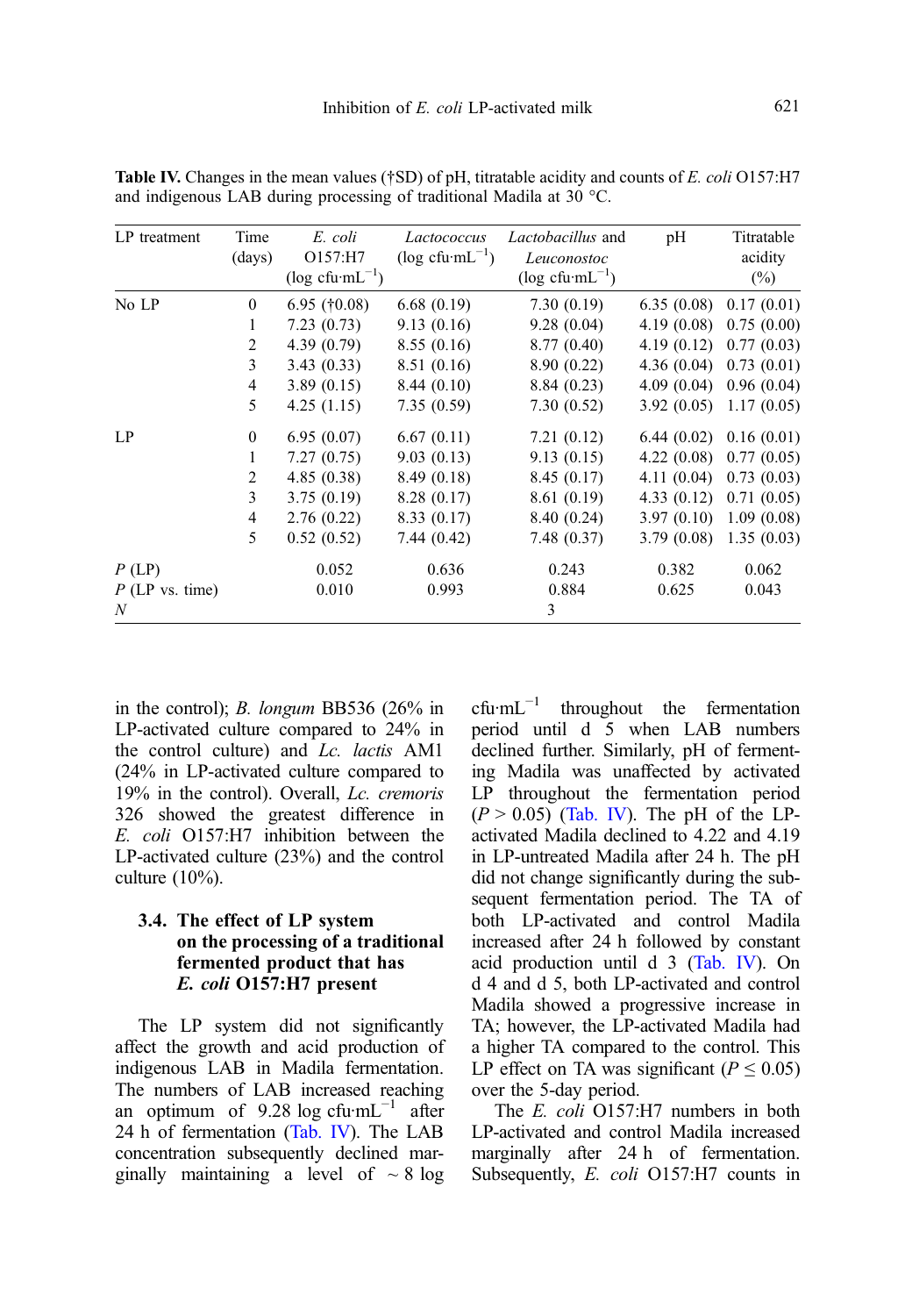LP-activated Madila declined progressively until they reached < 1.0 log cfu·mL<sup>-1</sup> at the end of the fermentation period [\(Tab. IV\)](#page-8-0). The *E. coli* O157:H7 numbers in the control Madila also declined until d 3 after which the cell numbers levelled reaching 4.25 log cfu·m $L^{-1}$  at the end of the fermentation period. The LP effect on E. coli O157:H7 survival during fermentation of Madila was statistically significant  $(P \le 0.05)$ .

After 24 h of fermentation, E. coli O157:H7 cells in LP-activated and control Madila were challenged to lethal acid treatment at pH 4.0 for 4 h to determine whether E. coli O157:H7 in the fermenting medium had become acid adapted. Acid challenge caused 1.81 log cfu $\cdot$ mL<sup>-1</sup> and 1.65 log cfu·mL<sup> $-1$ </sup> reductions in E. coli O157:H7 counts in LP-activated and control Madila, respectively. The non-adapted E. coli O157:H7 cells were reduced beyond detection after 4 h acid challenge at pH 4.0 (data not shown).

### 4. DISCUSSION

While lactic acid produces fresh flavour to fermented milk products [\[11\]](#page-11-0), it is also important for the coagulation of milk. Therefore, rapid production of lactic acid is the most important attribute of lactic starter cultures [\[7](#page-11-0)]. In this study, all the single strain LAB tested with the exception of Lc. cremoris 326 were fast acid producers that reduced the pH of pasteurized goat milk to an average of pH 4.5 in 6 h. The relatively low acid production of Lc. cremoris 326 correlated positively with the cell concentration in pasteurized goat milk. Since all conditions were the same, the difference in the rate of growth and lactic acid production was characteristic of the strain.

The lack of activated LP inhibition of all the LAB strains tested is supported by other authors. For example, Nakada et al. [\[16](#page-12-0)] observed no significant difference in viability for single strain cultures Lactobacillus delbrueckii subsp. bulgaricus and Streptococcus salivarius subsp. thermophilus in yoghurt with or without subjection to the LP system, although acid production was inhibited in LP-activated cultures at 41 °C. In this study, acid production by single strain Lactococcus sp. and B. longum BB56 was not significantly suppressed in LP-activated goat milk. This apparent resistance could be due to the low LP activity of Saanen goat milk used in this study. LP activity of milk has been found to be highly variable depending on the type of milk and the period of lactation  $[6]$ . However, the level of LP activity in Saanen goat milk recorded in this study falls within the range of 0.04–0.16 U·mL $^{-1}$  reported by Fonteh et al. [[10](#page-11-0)] for raw goat milk during the lactation period. Regardless of the low LP activity of milk, the marginal reduction of acid production by B. longum BB536, Lc. cremoris 328 and Lc. lactis 345, compared to acid production in control milk, suggests that these LAB could potentially be sensitive to the LP system at a higher LP activity.

The presence of *E. coli* O157:H7 did not affect the growth of LAB in goat milk. The increased acid production of LAB in E. coli O157:H7 inoculated milk compared to the milk that had no E. coli O157:H7 was due to the additional lactic acid production by E. coli O157:H7 metabolism of lactose. The LP effect on acid production in the presence of E. coli O157:H7 was variable for the individual LAB tested. This difference lies in the strain-to-strain variation of lactic cultures [\[21\]](#page-12-0), and the interaction between the lactic cultures, E. coli O157:H7 and the stresses encountered in the fermenting medium. Although the nature of this interaction was not investigated, the lactic cultures were clearly influenced by the presence of E. coli O157:H7 because lactic acid production in LP-activated milk differed from the cultures that had no E. coli O157:H7 present. The greater increase of acid production in LP-activated milk was unexpected. Given that E. coli O157:H7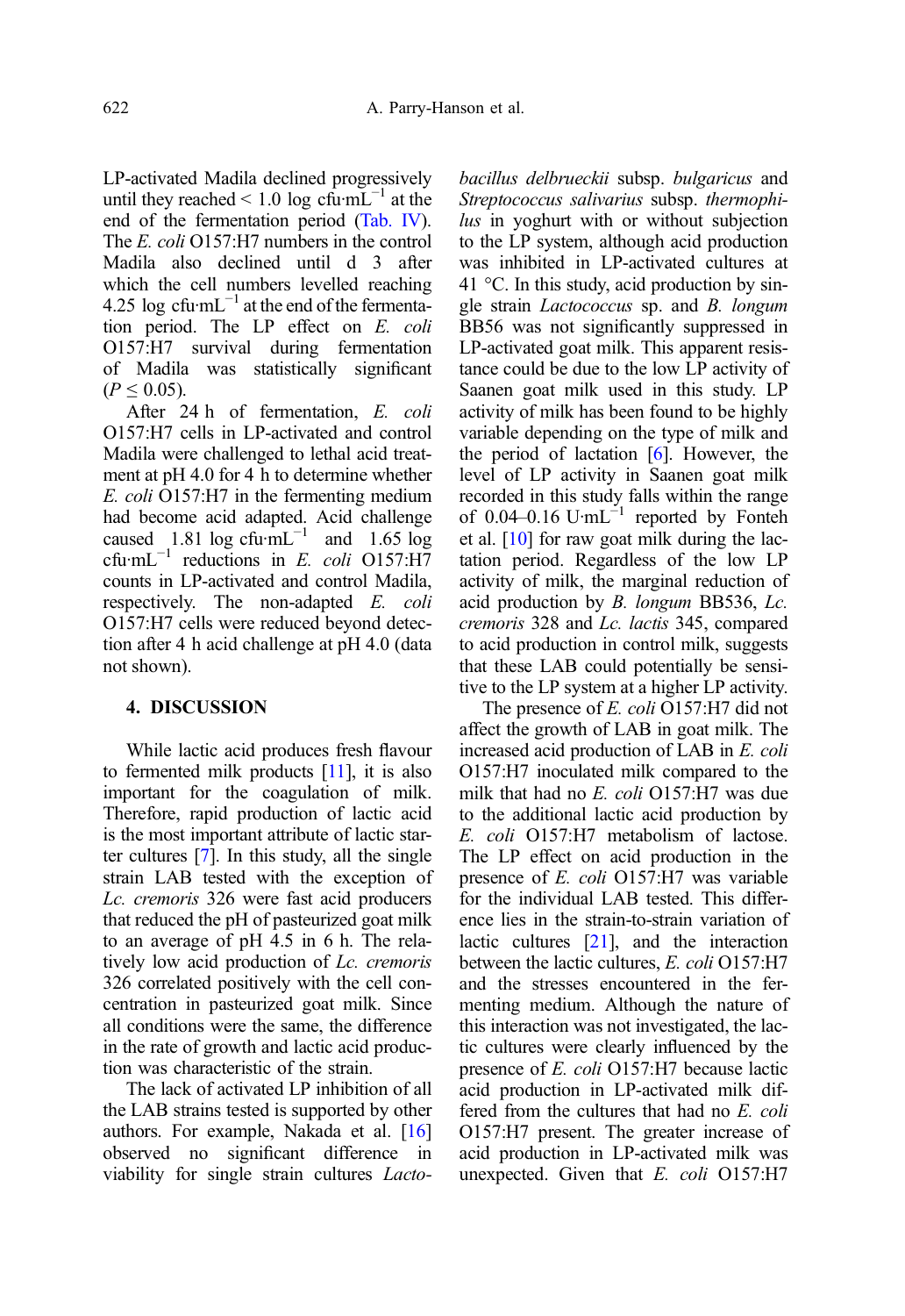cells were significantly inhibited by the LP system, the difference in acid production could not be attributed to acid production by E. coli O157:H7 alone. It appears that increased acid production was stimulated by lactic starter cultures in the presence of an antagonistic pathogen.

Apart from lactic acid inhibition of E. coli O157:H7 in fermented milk, other factors such as the production of bacteriocins and ethanol could have contributed to E. coli O157:H7 inhibition. Some species of Lc. lactis subsp. lactis and Lc. lactis subsp. *cremoris* are known to produce nisin and lactococcin, respectively, that have broad antimicrobial spectra [\[15,](#page-12-0) [20](#page-12-0)]. Although studies have indicated that these antimicrobial peptides inhibit Gram positives, when coupled with activated LP, these bacteriocins could have an additional inhibitory effect on E. coli O157:H7 as observed in the LP-activated Lc. lactis subsp. cremoris 326 24 h fermented milk culture compared to the control culture. The increased inhibition of E. coli O157:H7 observed in Lc. lactis AM1 and B. longum BB536 cultures in both LP-activated and control milk could be due to their characteristic antimicrobial properties. Both Lc. lactis subsp. lactis and B. longum, particularly strain B. longum BB536, have been classified as probiotics that are antagonistic against pathogenic microbes [[14,](#page-12-0) [22\]](#page-12-0).

In the traditional Madila product, the indigenous LAB were resistant to LP system. The resistance of indigenous LAB from traditional fermented milk to activated LP system has not been reported. Previous studies examining the sensitivity of mixed and single strain lactic starter cultures to activated LP system found that acid production and survival of lactic starter cultures in activated LP milk vary from one investigation to another. Seifu et al. [\[24\]](#page-12-0) reported that activated LP inhibits acid production of commercially mixed lactic starter cultures. In this study, the indigenous LAB were not only insensitive to activated LP, but lactic acid production was not inhibited in LP-activated milk. The lack of LP inhibition of lactic cultures could be due to the reversal of antimicrobial hypothiocyanite by the enzyme NADH-OSCN oxidoreductase into thiocyanate [[5\]](#page-11-0). This reversal factor exhibited by NADH oxidoreductase together with NADH oxidase and peroxidase enzymes is stimulated during oxidative stress [[23](#page-12-0)]. Investigation of the molecular basis for resistance of these indigenously mixed lactic starters could shed more light on the mechanism of resistance against LP activation. These indigenous LAB cultures could be developed for upscale Madila processing from LP-activated milk.

Although inhibition of acid production was not observed in LP-activated fermented milk in this study, acid challenge of the 24 h culture during Madila fermentation indicated that the inoculated E. coli O157:H7 had become acid adapted. This finding is consistent with those of other authors who have reported acid resistance of E. coli during fermentation of dairy products [[29](#page-12-0)]. Though acid adapted, the E. coli O157:H7 cells were inhibited in LP-activated Madila. Previous studies have indicated a limited period of LP efficacy in milk [\[8](#page-11-0)]. It was stated in the guideline for raw milk preservation [\[4](#page-11-0)] that the activated LP system can extend the keeping quality of raw milk stored at 30 °C for 7–8 h. In this study, activated LP inhibition of acid-adapted E. coli O157:H7 was evident after d 4 of Madila fermentation. This observation suggests that when activated LP system was coupled with low pH, the combined inhibitory effect was extended for at least 5 days at 30 °C. The delayed LP inhibition of E. coli O157:H7 in LP-activated Madila suggests that low pH sensitized acid-adapted E. coli O157:H7 to activated LP. The increased enzymatic production of HOSCN/OSCN<sup>−</sup> and the easy passage of uncharged hypothiocyanite into the cell at low pH  $[27, 28]$  $[27, 28]$  $[27, 28]$  $[27, 28]$  could have contributed to the inhibition of acid-adapted E. coli O157:H7 in LP-activated Madila.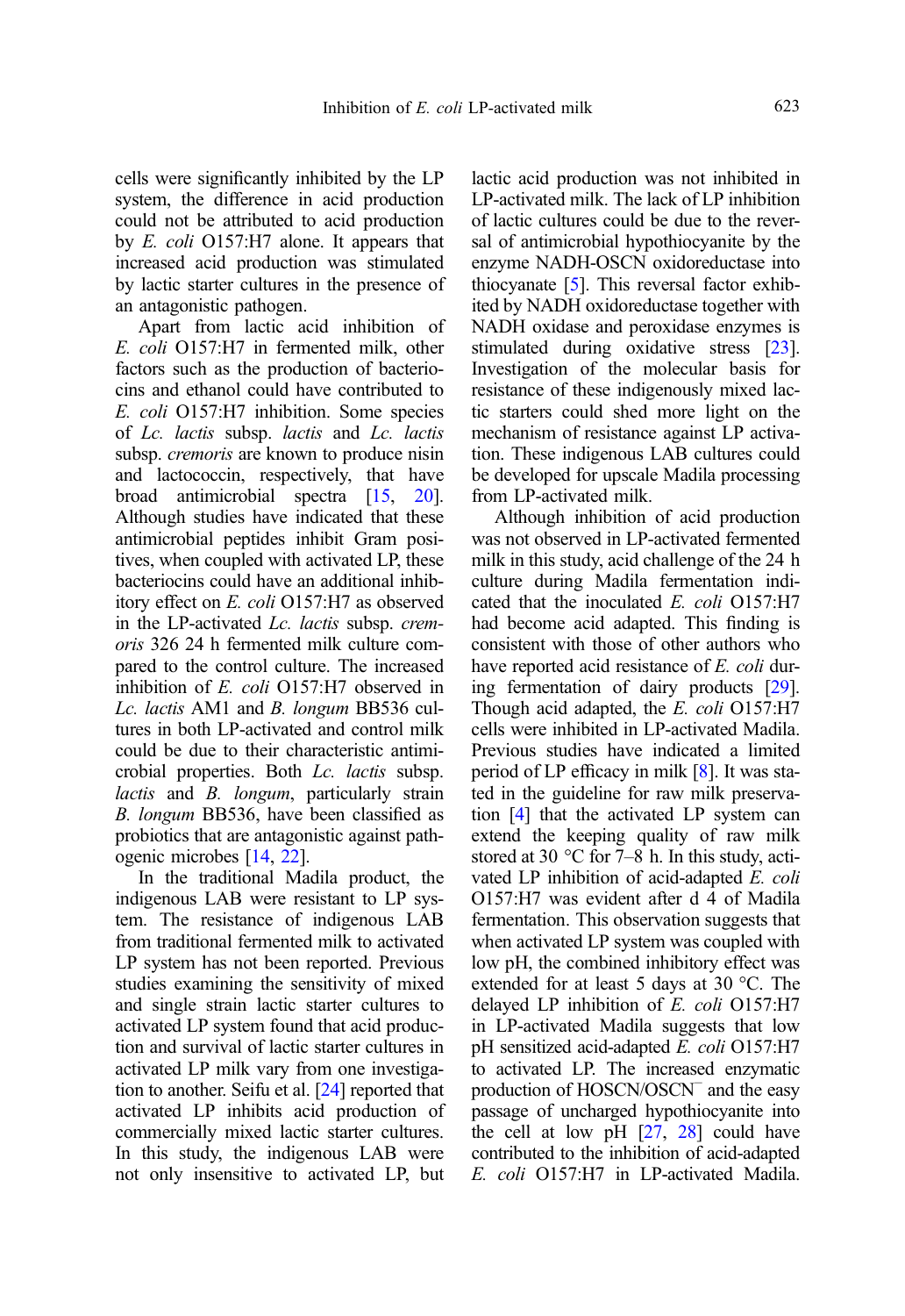<span id="page-11-0"></span>Since the combination of LP activation and low pH caused  $> 5.0$  log cfu·mL<sup>-1</sup> reduction in  $E.$  coli O157:H7, it can be applied in traditional milk processing and storage at ambient temperature to improve the microbiological safety of fermented milk with respect to E. coli O157:H7.

# 5. CONCLUSION

This study has shown evidence that the application of activated LP did not inhibit lactic acid production by single strain and indigenous LAB during the first 6 h of fermentation, which is a crucial period for growth and acid production of LAB in the processing of fermented dairy. These cultures can therefore be developed for the processing of specialized dairy products from activated LP milk. Though E. coli O157:H7 cells were inhibited in LP-activated milk, the high numbers in fermented milk after 24 h indicate that the application of LP system in the industrial processing of milk may not be sufficient to reduce E. coli O157:H7 that occur in milk. However, in the traditional processing of milk products, like Madila, where milk is slowly fermented at ambient temperatures over long periods, LP system can be applied to improve the safety of the product.

Acknowledgements: This research was supported by the National Research Fund and the Third World Organization for Women in Science.

#### REFERENCES

- [1] Barrett N.E., Grandison A.S., Lewis M.J., Contribution of lactoperoxidase system to the keeping quality of pasteurized milk, J. Dairy Res. 66 (1999) 73–80.
- [2] Besser R.E., Lett S.M., Weber J.T., Doyle M.P., Barett T.J., Wells J.G., Griffin P.M., An outbreak of diarrhea and hemolytic uremic syndrome from Escherichia coli O157:H7 in fresh-pressed apple cider, J. Am. Med. Assoc. 269 (1993) 2217–2220.
- [3] Bradley R.L., Arnold J.R.E., Barbano D.M., Semerad R.G., Smith D.E., Vines B.K., Chemical and physical methods, in: Marshall R.T. (Ed.), Standard Methods for Examination of Dairy Products, 16th edn., Am. Public Health Assoc., Washington, DC, 1993, pp. 433–531.
- [4] CAC (Codex Alimentarius Commission), Guidelines for the preservation of raw milk by use of lactoperoxidase system (CAC GL 13/ 91), Available at [http://www.codexalimentar](http://www.codexalimentarius.net/download/standards/29/CXG_013e.pdf) [ius.net/download/standards/29/CXG\\_013e.pdf](http://www.codexalimentarius.net/download/standards/29/CXG_013e.pdf) (Accessed on 3 March 2009).
- [5] Carlsson J., Iwami Y., Yamada T.,  $H_2O_2$ excretion by oral streptococci and effect of lactoperoxidase-thiocyanate- $H_2O_2$  Infect. lactoperoxidase-thiocyanate- $H_2O_2$ Immun. 40 (1983) 70–80.
- [6] Chávarri F., Santisteban A., Virto M., De Renobales M., Alkaline phosphatase, acid phosphatase, lactoperoxidase, and lipoprotein lipase activities in industrial ewe's milk and cheese, J. Agric. Food Chem. 46 (1998) 2926–2932.
- [7] Cogan T.M., Barbosa M., Beuvier E., Bianchi-Salvadori B., Cocconcelli P.S., Fernandes I., Gomez J., Gomez R., Kalantzopoulos G., Ledda A., Medina M., Rea M.C., Rodriguez E., Characterization of the lactic acid bacteria in artisanal dairy products, J. Dairy Res. 64 (1997) 409–421.
- [8] FAO/WHO, Benefits and potential risks of the lactoperoxidase system of raw milk preservation, Report of an FAO/WHO Technical Meeting (28th November– 2nd December 2005), Rome, Italy.
- [9] FAO/WHO, The use of the lactoperoxidase system for milk and milk products in international trade, Food Standards Programme, Committee on Food Hygiene, Codex Commission, Session (2–7 July 2007), FAO Headquarters, Rome, Italy.
- [10] Fonteh F.A., Grandison A.S., Lewis M.J., Variations of lactoperoxidase activity and thiocyanate content in cows' and goats' milk throughout lactation, J. Dairy Res. 69 (2002) 401–409.
- [11] Heap H.A., Lawrence R.C., Culture systems for the dairy industry Developments, in: Robinson R.K. (Ed.), Food Microbiol., Elsevier Applied Science Publishing, London, UK, 1998, pp. 149–185.
- [12] IDF, Code of practices for the preservation of raw milk by the lactoperoxidase system, Bull. Int. Dairy Fed. 234 (1988) 1–15.